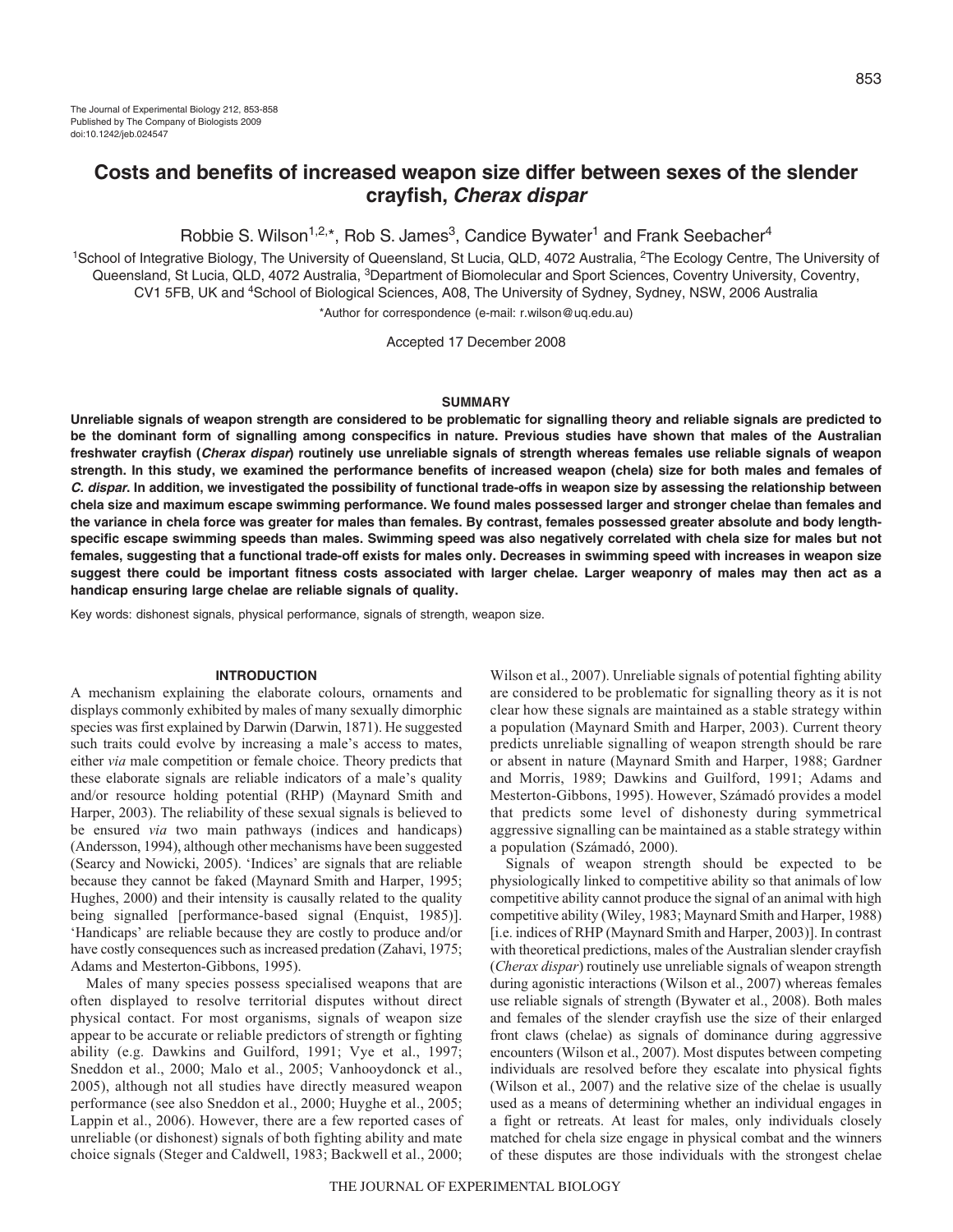(Wilson et al., 2007) [see also Seebacher and Wilson for *Cherax destructor* (Seebacher and Wilson, 2006)].

In this study, we examined both the functional benefits and costs of possessing larger chelae (weapons) for males and females of the Australian slender crayfish (*Cherax dispar* Riek 1951). Firstly, we examined the benefits of possessing larger weaponry for chela strength. Given that chela size is an unreliable signal of strength for males (Wilson et al., 2007) and a reliable signal for females (Bywater et al., 2008), we expected that males would display greater variation in chela strength for a given chela size than females. We also provided a detailed investigation of the *in vitro* contractile performance of chela muscle for both males and females. Finally, we investigated the possibility of functional trade-offs in weapon size (handicap) by assessing the relationship between chela size and maximum escape swimming performance for both males and females. We predicted that the larger chelae of males would lead to slower escape performance than females and males with larger chelae would display relatively slower swimming speeds.

#### **MATERIALS AND METHODS**

We collected adult slender crayfish from the western creeks of North Stradbroke Island (south east Queensland; 27 deg.29'S, 153 deg.24'E) and transported them to the Moreton Bay Research Station (University of Queensland, Australia) for experiments. Slender crayfish inhabit clear and tannin-stained freshwater streams and swamps on the sand islands off the south east Queensland coast. Slender crayfish routinely engage in disputes with conspecifics during both the day and night and visual signals are an important part of the aggressive behaviour of this particular *Cherax* species (Wilson et al., 2007). All experimental protocols were in accordance with the UQ Animal Ethics Committee and Queensland National Parks and Wildlife Service guidelines. All crayfish used in experiments were more than three days outside the pre- or post-moult stage. For analyses of the benefits of large chelae, we measured chela size and maximum chela closing force for 97 male and 60 female crayfish [male body length, 53.2±0.7 mm; female body length, 51.1±0.6 mm (*t*=–2.23; *P*=0.027)]. In addition, we compared the *in vitro* performance of chela muscle from males (*N*=7) and females (*N*=7) of *C. dispar*. Finally, we assessed the relationships between chela size and strength and escape swimming speed for 41 males and 28 females. All performance and behavioural tests were performed at 25°C. All individual crayfish were housed in individual 5-litre plastic containers filled with natural creek water and a 2 cm base layer of gravel. Crayfish were fed daily on pellets and maintained in the laboratory for 72 h before use in experiments.

#### **Chela size and strength**

Chela size was determined from images of the left and right chela recorded with a digital camera and analysed with morphometric software (SigmaScan 5.0, San Jose, CA, USA). For each chela, seven measures were taken to quantify size: total chela length, wrist depth, maximum chela depth, dactylus length, dactylus depth, propodus depth and propodus length (see Wilson et al., 2007). Because these variables were highly correlated, we used principal components analyses (PCA) to derive a single measure of mean chela size for our analysis. A separate analysis was conducted for each chela. Both analyses yielded a principal component that described over 90% of the variation in the seven variables. As both chelae are approximately symmetrical and equally used during agonistic encounters, we used mean PCA scores for both chelae of an individual for subsequent analyses.

Maximum strength of the left and right chela was measured for each individual crayfish using a custom-built apparatus consisting of two flat pieces of metal (0.7mm thick) separated by a third piece of metal (1.7mm thick), with one strain gauge (RS Components, Smithfield, NSW, Australia) glued onto the outer side of each of the 0.7mm-thick pieces. When force was applied to each side of the apparatus, the 0.7mm-thick metal pieces would bend at a rate proportional to the force applied. Each strain gauge could quantify the amount of bending in the metal plate and was connected to bridge amplifiers (BridgePod, AD Instruments, Sydney, Australia) *via* a custom-made Wheatstone bridge. The force applied to each side of the metal was recorded using a PowerLab (AD Instruments) system connected to a laptop and force measurements from each strain gauge were added together. At least five chela grabs were recorded for each chela for each individual crayfish and the greatest force measured for each chela was used as their maximum performance. Total chela force was calculated from the sum of both left and right chelae for each individual.

#### **In vitro chela muscle performance**

We built upon earlier analyses of the *in vitro* performance of *C. dispar* chela muscle (Wilson et al., 2007) using more detailed analyses of *in vitro* muscle performance from seven males and seven females. Crayfish were euthanased prior to dissection. The propodal process was removed to free the dactyl from the rest of the propodus, whilst leaving the chela closer muscle intact. Dissection was performed at 25°C in an aerated saline solution with the following composition (in mmol<sup>1-1</sup>): NaCl, 205; KCl, 5.4; MgCl<sub>2</sub> 2.7; glucose 10; HEPES 10.0; CaCl<sub>2</sub>, 13.5; pH7.4 at 20°C. The dactyl was clamped in a crocodile clip attached to a force transducer (Dynamometer UF1, Pioden Controls Ltd, Newport, Isle of Wight, UK) and the propodus was clamped in a crocodile clip attached to a servomotor (V201, Ling Dynamic Systems, Royston, Herts, UK). The muscle preparation was placed inside a temperature-controlled perspex bath with circulating saline solution saturated with air and maintained at 20±0.5°C.

A series of twitches was used to determine the stimulation amplitude and muscle length that generated the greatest isometric twitch force. Stimuli of 1.5ms in duration were delivered *via* two parallel platinum wire electrodes placed on either side of the muscle. A 200ms train of stimuli was then delivered to the muscle to elicit a tetanic contraction and the frequency of stimulation was adjusted to maximise the height of the tetanus (90–100Hz). A resting period of 5 min was provided between each tetanic response. The experimental apparatus was controlled and data were collected using the Testpoint software package (CEC, Boston, MA, USA). Data were then exported and analysed in Microsoft Excel (Redmond, WA, USA). The maximal force produced by each muscle was corrected for propodus size, enabling us to compare muscle quality/stress between genders.

### **Trade-offs between chela size and maximum swimming performance**

We determined the maximum burst swimming speed of 41 males (body lengths, 55.93±1.05mm) and 28 females (body lengths, 51.90±0.78mm) (body length; *t*=–4.95; *P*<0.05) by filming five startle responses for each individual with a high-speed digital camera recording at 250Hz. We elicited swimming responses by placing crayfish into the centre of a swimming arena (glass aquarium  $0.3\times0.2\times0.1$  m deep) and gently touching the end of their chelae. Only responses from a stationary position that led to a powerful backwards swimming stroke with limited vertical movement (as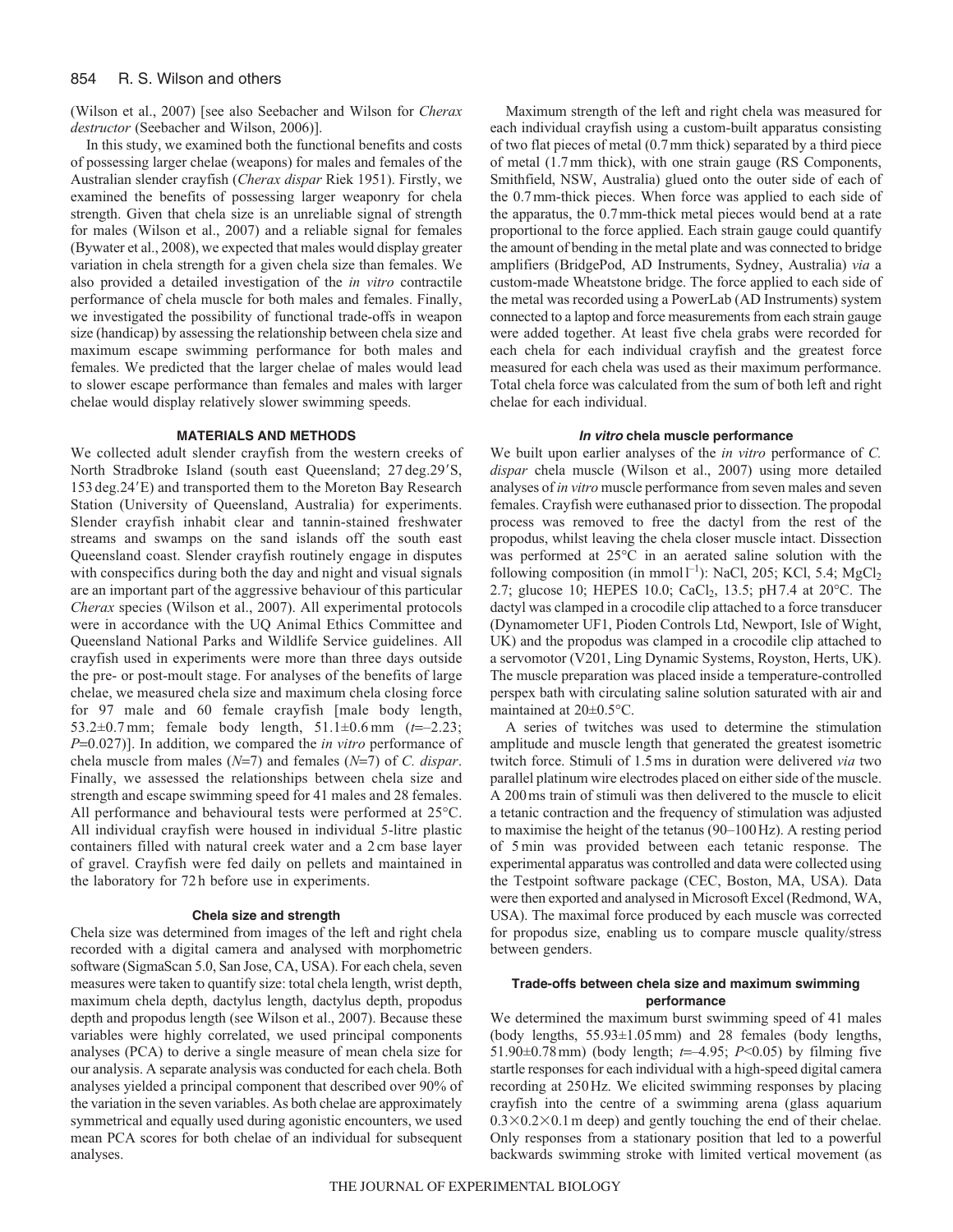observed during filming) were analysed. We used a pair of metallic tongs to always touch the front chelae of each crayfish by approaching them from a frontal direction. Individuals were given five minutes rest between each recorded stimulus response and they displayed no signs of fatigue across the trials. Three types of escape tailflicks have been described in crayfish and lobsters: the medial giant tailflick (MG), the lateral giant tailflick (LG) and the nongiant tailflick (NonG) (Wine and Krasne, 1972; Edwards et al., 1999; Finley and MacMillan, 2002; Herberholz et al., 2004). Distinguishing among these three different types of escape responses can be difficult when observing freely moving crayfish (Jackson and MacMillan, 2000). Both the MG and NonG usually result in linear backwards swimming responses whereas the LG tailflick results in the crayfish pitching forwards and upwards away from the simuli. The MG tailflicks are initiated by the receptive field at the anterior end of the animal and are activated by visual or tactile stimuli. Given we elicited responses that resulted in linear backwards swimming with one powerful backwards stroke and crayfish were stimulated by touching their chelae, we expect most of our observed responses were the more powerful MG type tailflicks. Although we cannot be certain an MG response was recorded in each case (rather than a NonG response), we only used the fastest recorded swim speed for each individual as a measure of their maximum performance.

We filmed swimming sequences by recording the image captured off a mirror angled at 45deg. to the bottom of the glass-bottomed aquarium with a high-speed digital camera (Redlake Imaging Corporation, Tallahassee, FL, USA). The accompanying Redlake software package was used for analysis of the startle responses. We replayed sequences frame-by-frame and the centre rostrum region of the head (i.e. between the eyes) was digitised. We determined the distance moved by individual crayfish between each successive frame for each startle response sequence. We then calculated instantaneous measures of velocity by differentiating distance data that had been subjected to a three-point moving average filter (Walker, 1998; Wilson and Franklin, 1999). Smoothing filters are commonly utilised to minimise and control for measurement error during frame-by-frame analyses of high-speed video recordings when calculating instantaneous measures of speed (see Walker, 1998). The three-point moving average filter is one of the simplest algorithms that controls for this potential measurement error. From each startle response, we calculated maximum burst velocity and the total distance moved throughout the initial 120ms response period. We used the fastest of the swimming sequences analysed for each individual as a measure of its maximum burst swimming performance (see Oufiero and Garland, 2007).

#### **Statistical analyses**

Chela shape was described by the residuals of the linear regressions of all original seven morphological variables on the estimate of 'chela size' (first component of PCA). These regressions were significant  $(R^2 > 0.8)$  and homogeneity of slopes allowed statistical analyses on these residual values. Thus, analyses comparing the shape of chela morphology between males and females were performed on residuals (relative differences) to remove the overall effects of chela size from individual traits. The relationship between body length/chela size and maximum chela force was compared between sexes using a general linear model with one continuous (body length/chela size) and one categorical factor (sex). Correlations between measures of swimming performance, chela force and chela size were performed on body length- or chela size (first component of PCA of chela size) residuals using the Pearson's product moment correlation. Negative correlations between measures of performance and morphological traits indicate a functional (i.e. performance) trade-off. Some authors suggest that utilising residuals to examine relationships among continuous variables whilst holding a third factor constant may result in the loss of degrees of freedom (d.f.) (see Garcia-Berthou, 2001). Alternative methodologies utilise partial regression coefficients to express the correlation between two variables whilst maintaining other variables constant (Kachigan, 1991). In our study, both methodologies produced similar results and only those results using residual analyses are reported for continuity and graphical representation of the data. However, to demonstrate the rigour of the negative relationship between chela size and swimming speed for males, both analyses are reported. All results are presented as means  $\pm$  s.e.m. Significance was taken at the level of *P*<0.05.

#### **RESULTS Chela size and strength**

Males and females of *C. dispar* did not significantly differ in their relationship between body length and mean chela size  $(F_{1,65}=1.65;$ *P*=0.203). However, males possessed significantly larger mean chelae  $(0.21 \pm 0.11)$  than females  $(-0.62 \pm 0.07)$ ;  $F_{1.65} = 30.31$ ; *P*<0.001). In addition, variance in mean chela size was greater for males than females (*F*-ratio=12.5; *P*<0.001). There was a significant relationship between body length (*BL*) and chela force (**F**max) for



Fig. 1. The relationship between (A) body length and (B) chela size (first component derived from a PCA on the seven morphological variables) with maximum chela closing force for males (N=97) and females (N=60) of the Australian slender crayfish (Cherax dispar). Data points for the males are denoted by the open circle symbols and females by the closed circle symbols. A significant relationship between body length (BL) and chela force ( $\mathbf{F}_{\text{max}}$ ) was detected for both males ( $\mathbf{F}_{\text{max}}$ =1.67–63.8 BL) ( $R^2$ =0.38; P<0.0001) and females ( $\mathbf{F}_{\text{max}}$ =0.42–7.56 BL) ( $R^2$ =0.45; P<0.0001). In addition, we also detected a significant relationship between chela size (CS) and chela force ( $\mathbf{F}_{\text{max}}$ ) for both males ( $\mathbf{F}_{\text{max}}$ =13.5+19.1 CS) ( $\mathbf{R}^2$ =0.54;  $P<sub>0.0002</sub>$  and females ( $\mathbf{F}_{\text{max}}=1.59+3.91$  BL) ( $R<sup>2</sup>=0.42$ ;  $P<0.0001$ ).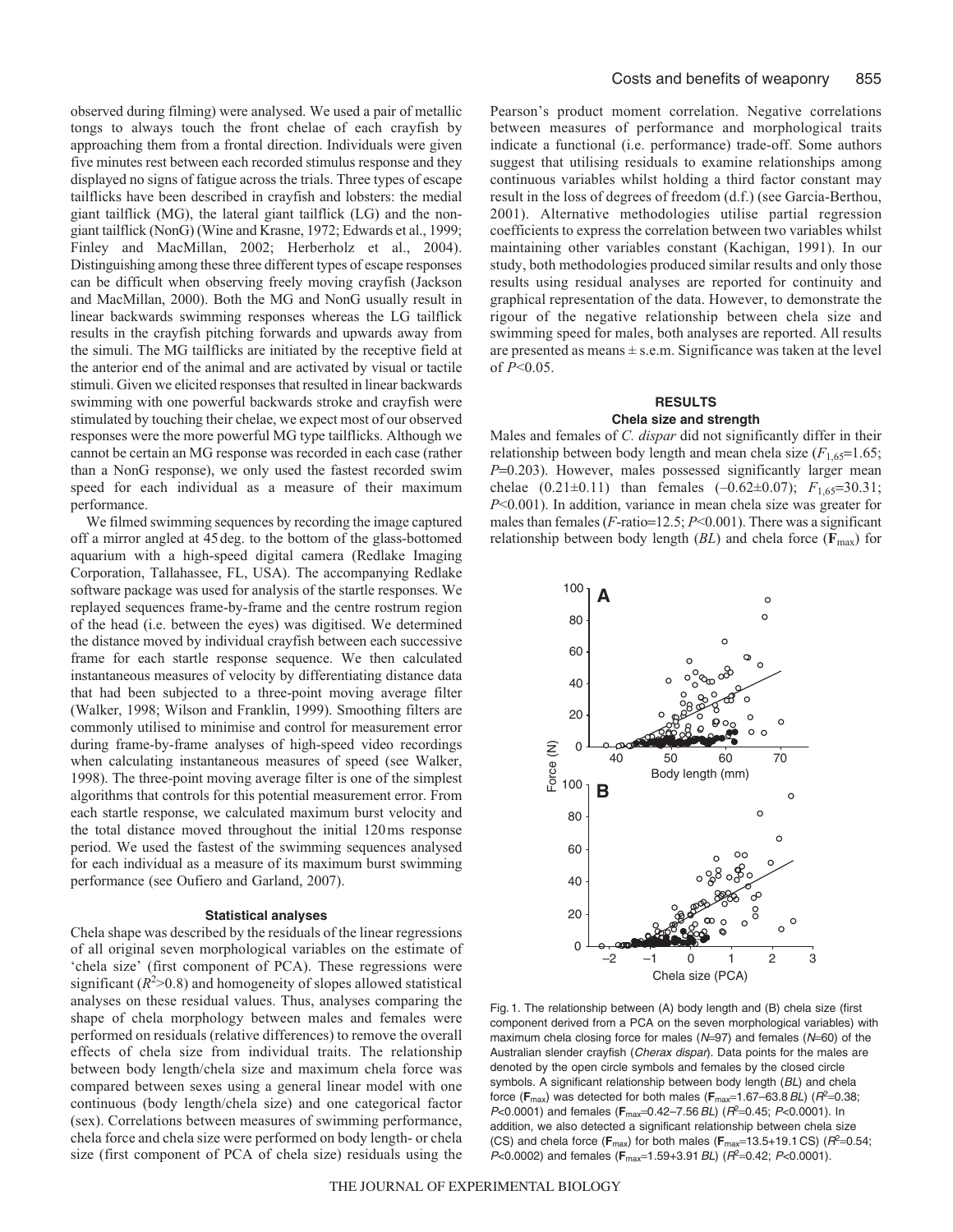#### 856 R. S. Wilson and others

Table1. Univariate analysis of variance (ANOVA) results testing the effect of sex on several morphological traits of chela size for Charax diapar

| UHULA USPAH     |            |           |  |  |
|-----------------|------------|-----------|--|--|
|                 | Sex        |           |  |  |
| Variable        | $F_{1.66}$ | P         |  |  |
| Wrist depth     | 7.80       | $0.007*$  |  |  |
| Maximum depth   | 7.96       | $0.006*$  |  |  |
| Chela length    | 6.45       | 0.013     |  |  |
| Propodus depth  | 4.69       | 0.034     |  |  |
| Dactylus depth  | 5.11       | 0.027     |  |  |
| Propodus length | 8.52       | $0.0048*$ |  |  |
| Dactylus length | 7.73       | $0.007*$  |  |  |

Analyses were performed on the relative size of morphological traits to chela size that was calculated as the first component derived from a principal component analysis (PCA) on the seven morphological variables (see Materials and methods for details). \*Significant difference among groups taken after Bonferroni adjustment across the seven tests.

both males ( $\mathbf{F}_{\text{max}}$ =1.67–63.8*BL*) ( $R$ <sup>2</sup>=0.38; *P*<0.0001) and females (**F**max=0.42–7.56*BL*) (*R*<sup>2</sup> =0.45; *P*<0.0001). Additionally, males and females differed in the relationship between body length and chela force (*F*1,158=34.5; *P*<0.0001) (Fig. 1A). Males produced significantly greater chela closing forces (18.2±1.6N) for a given body length than females (3.20±0.18N; *F*1,158=22.1; *P*<0.0001) and the variance in chela force was greater for males than females (*F*ratio=112.5; *P*<0.0001). There was also a significant relationship between chela size (CS) and chela force for both males  $(\mathbf{F}_{\text{max}}=13.5+19.1 \text{ CS})$   $(R^2=0.54; P<0.0002)$  and females ( $\mathbf{F}_{\text{max}}$ =1.59+3.91*BL*) ( $R^2$ =0.42; *P*<0.0001) (Fig. 1B). Male and female *C. dispar* also differed in the relationship between chela size and chela force  $(F_{1,136}=10.3; P=0.002)$  (Fig. 1B). Thus, for a given chela size, variation in chela force was greater for males than females.

*Post-hoc* tests revealed that the relative size of several chela dimensions (based on residual scores against chela size) differed significantly between sexes (Table 1). Males possessed greater wrist depths  $(F_{1,66}=7.80; P=0.007)$  and maximum chela depths (*F*1,66=7.96; *P*=0.006) than females whereas females had greater propodus  $(F_{1,66}=7.80; P=0.0048)$  and dactylus  $(F_{1,66}=7.80;$ *P*=0.007) lengths than males (Fig. 2). Females with greater wrist depths  $(N=37, r_p=0.40; P=0.01)$  and maximum chela depths  $(N=37, r_p=0.46; P=0.004)$  possessed relatively stronger chela forces whereas females with greater propodus  $(N=37, r_p=-0.42;$ *P*=0.01) lengths possessed weaker chela forces. Females with greater dactylus lengths also had a tendency to possess weaker chela forces but this was not statistically significant (*N*=37,  $r_p$ =–0.32; *P*=0.06). Males with greater wrist depths did not have stronger chela forces ( $N=25$ ,  $r_p=0.20$ ;  $P=0.33$ ) but those with greater maximum chela depths possessed stronger chelae (*N*=25,  $r_p$ =0.58; *P*=0.003). Males with greater propodus (*N*=25,  $r_p$ =–0.48; *P*=0.01) and dactylus ( $N=25$ ,  $r_p$ =–0.52; *P*=0.008) lengths also possessed weaker chela forces.



Fig. 2. Relative wrist depth, maximum chela depth, propodus length and dactylus length for males (black bars) and females (grey bars) of the Australian slender crayfish (Cherax dispar). Effects of overall chela size were removed from the analysis by taking the residuals of morphological measurements from a regression with 'chela size' (first axis of PCA). Significant differences were detected between sexes for all four morphological measurements. Data show means  $\pm$  s.e.m.

#### **In vitro chela muscle performance**

Maximum absolute tetanic force of male chela muscle was significantly greater than females (*P*<0.001) (Table2). Twitch activation and relaxation times were significantly faster in females than males, being 41% faster to peak twitch force (Table2) (*P*<0.05). Tetanus activation and relaxation times tended to be faster in females than in males, being 34% faster in time to half peak tetanus and 25% faster in time from last stimulus to half tetanus relaxation (Table2) (*P*<0.05).

## **Trade-offs between chela size and maximum swimming speed** Females possessed greater absolute (*t*=–5.67, d.f.=67; *P*<0.001) and

body length-specific (*t*=–6.04, d.f.=55; *P*<0.001) escape swimming speeds than males of *C. dispar*. The burst swimming speed of females was  $142\pm4.1$  cm s<sup>-1</sup> (27.5 $\pm$ 0.94*BL* s<sup>-1</sup>) whereas males only reached a peak speed of  $107 \pm 4.2 \text{ cm s}^{-1}$  (19.1 $\pm 1.0$  *BL* s<sup>-1</sup>). In addition, swimming speed was negatively correlated with chela size in males of *C. dispar* (*N*=41, *r*p=–0.57; *P*<0.01) (partial correlation coefficient=–0.45; *P*=0.003) (Fig. 3A). By contrast, swimming speed and chela size for females of *C. dispar* were not significantly correlated (Fig.3B) (*N*=28, *r*p=–0.26; *P*=0.18). Swimming speed and chela force were not significantly correlated in either males (*N*=15, *r*p=–0.29; *P*=0.30) or females (*N*=29, *r*p=0.057; *P*=0.77).

#### **DISCUSSION**

We found that male slender crayfish possess larger and stronger chelae than females and variation in chela force for a given chela size is greater for males than females. Thus, the greater variation

Table 2. Sexual dimorphism of chela muscle mechanics in Australian slender crayfish (Cherax dispar)

|        | Maximum tetanic force (N)                           | Time to peak twitch force (ms) | Time to half peak tetanus (ms) | Time from last stimulus<br>to half tetanus relaxation (ms) |
|--------|-----------------------------------------------------|--------------------------------|--------------------------------|------------------------------------------------------------|
| Male   | $1.3 \pm 0.04$                                      | $43.6 \pm 5.6$                 | $42.4 \pm 8.5$                 | 168±20.8                                                   |
| Female | $0.69 \pm 0.04$                                     | $25.9 \pm 0.3$                 | $28.1 \pm 3.4$                 | 126±9.5                                                    |
| P      | < 0.001                                             | 0.019                          | 0.14                           | 0.10                                                       |
|        | Data represent means $\pm$ s.e.m. N=7 in each case. |                                |                                |                                                            |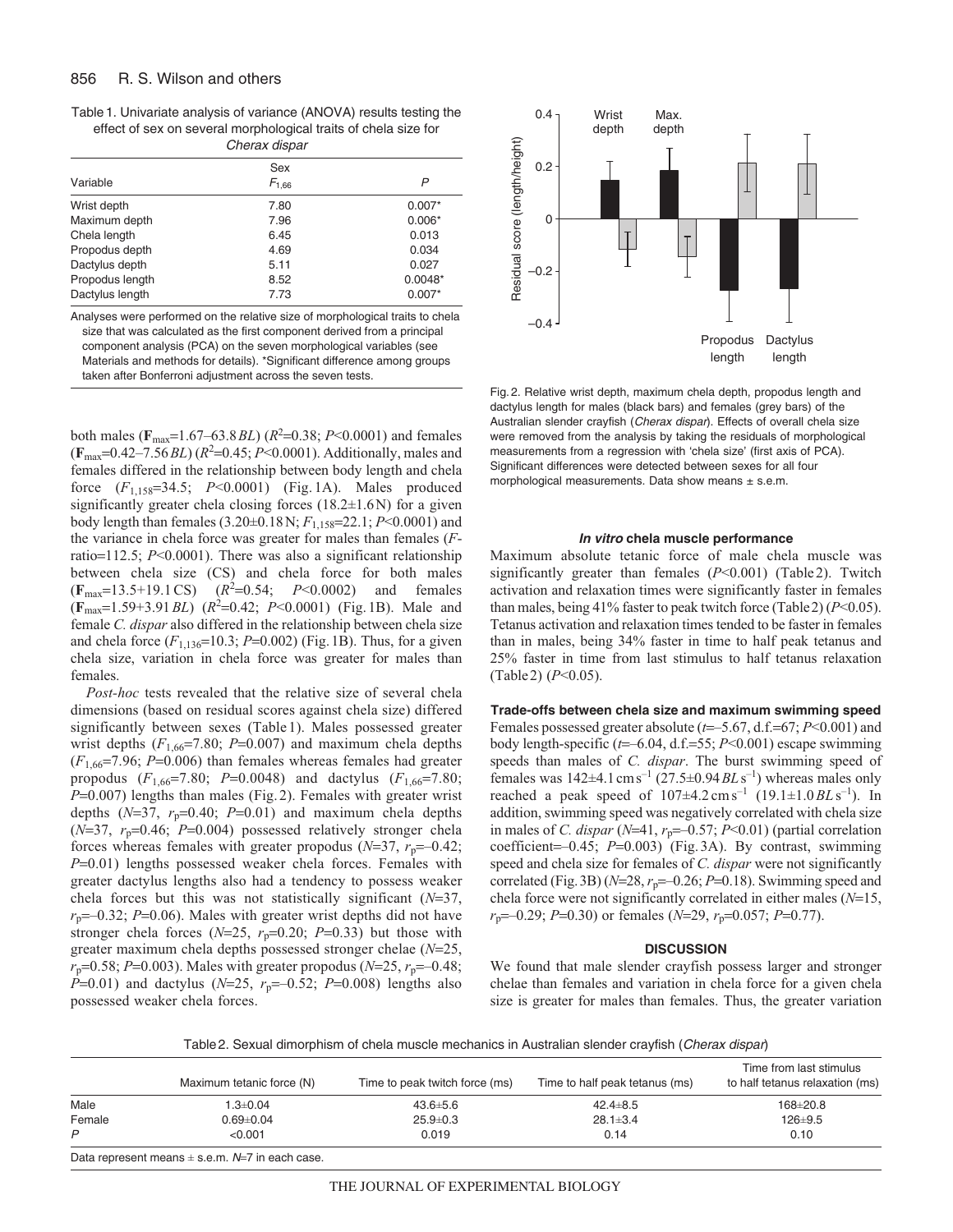

Fig. 3. The relationship between chela size and burst escape swim speed for (A) males and (B) females of the Australian slender crayfish (Cherax dispar). Males displayed a negative correlation between chela size and swim speed ( $N=41$ ,  $r_p=-0.57$ ;  $P<0.01$ ) but there was no significant correlation for females ( $N=28$ ,  $r<sub>p</sub>=0.26$ ;  $P=0.18$ ). Chela size was determined separately for males and females and was taken as first component derived from a PCA on the seven morphological variables.

in weapon strength makes the prediction of strength based on chela size alone more difficult. This would directly support the increased propensity for unreliable signals of strength among males of *C. dispar* (Wilson et al., 2007; Bywater et al., 2008). Females of *C. dispar* displayed less variation in strength for a given chela size, which supports the suggestion that displays of chela for females during agonistic encounters are reliable signals of strength (Bywater et al., 2008).

The effects of variation in chela morphology on force generation during chela closing have been studied in a variety of crab species (Schenk and Wainwright, 2001; Levinton and Allen, 2005). Essentially, the force generated is dependent on mechanical advantage of the chela, the mean angle of pennation, physiological cross-sectional area and maximal stress of the chela closer muscle. The mechanical advantage of the chela can be increased by reducing the length of the dactyl or increasing the distance from the dactyl pivot point to the point of chela closer muscle attachment. In our study, the combined effects of relatively greater chela depth and shorter dactyl length of males could support their greater chela force than females. Similarly, our analysis of individual variation in chela morphology with strength demonstrated that a decrease in dactyl and propodus length and an increase in chela depth all improved strength.

Most studies of weapon displays suggest they are commonly reliable signals of RHP (Maynard Smith and Harper, 2003). For example, the gaping displays of adult male collared lizards (*Crotaphytus collaris*) provide a good example of an honest and accurate index of weapon (bite) performance. Male collared lizards expose the major jaw–adductor muscle complex to rivals (Lappin et al., 2006), which is correlated with the biting force of individual male collared lizards and is a good predictor of the number of females within their home range and mating success (Lappin and Husak, 2005). However, a few theoretical models (Adams and Mesterton-Gibbons, 1995; Számadó, 2000) and empirical analyses (Steger and Caldwell, 1983; Backwell et al., 2000; Wilson et al., 2007) indicate that some degree of dishonesty can be supported within natural populations. Newly moulted individuals of the stomatopod *Gonodactylus bredini* continue to give threat displays to opponents, despite their soft cuticle that impairs their fighting capacity (Steger and Caldwell, 1983; Adams and Caldwell, 1990). Interestingly, some of the most convincing examples of unreliable signals of strength are from studies of weapons among crustaceans (Steger and Caldwell, 1983; Backwell et al., 2000; Wilson et al., 2007). Although displays of chelae during agonistic encounters by crustaceans are obvious examples of signals of weaponry, their exoskeleton does not allow a direct visual assessment of the total muscle held, and thus strength, within the chelae. This provides an ideal prerequisite for the development of unreliable signals of strength and a possible mechanism for why crustaceans may have a greater predisposition for unreliable signals of weaponry.

The larger chelae of males were associated with decreased escape swimming performance. These costs for possessing larger chelae for males were not associated with chela strength and appeared to be directly related to the size of the chela rather than the size of the internal muscle. This negative correlation between swim speed and chela size does not necessarily mean a causative link. It is also possible that other variables may contribute to this pattern if they also covary with residual measures of chela size. However, further evidence suggesting larger chela directly reduced escape swim speed was the faster swim speeds of females than males, even though females possessed slightly smaller overall body lengths. Across the size range displayed by females, swim speed was unaffected by chela size. For crayfish with small chelae for their given body size, there appeared to be no difference in maximum swim speed between males and females. However, given male swim speed decreased with increasing chela size, there was a large disparity between the swim speeds of large chela males with all females. Decreases in swimming speed that are associated with increased weapon size in male *C. dispar* but unrelated to weapon strength suggest there may be important fitness costs for growing larger chelae. The mechanisms underlying this reduction in swim speed with larger chelae may be due to increased drag coefficients during swimming or resourcebased costs caused by the diversion of energy away from the production of tail muscle to the chelae. The fitness costs are presumably associated with a decreased capacity to escape predators and an increase in overall energetic expenditure and can operate as a reliable handicap signal of possessing larger chelae. However, this does not take into consideration any possible compensatory changes in anti-predator behaviour that may minimise any potential fitness costs. For example, juveniles of the american lobster (*Homarus americanus*) possess chelae that are a smaller proportion of the body mass than their large abdominal muscles and they primarily rely on escape tailflicks when attacked by a predator (Lang et al., 1977). By contrast, adult *H. americanus* possess chelae that are a larger proportion of their body mass than the abdominal muscles and they utilise a raised claw threat display when confronted by predators (Lang et al., 1977).